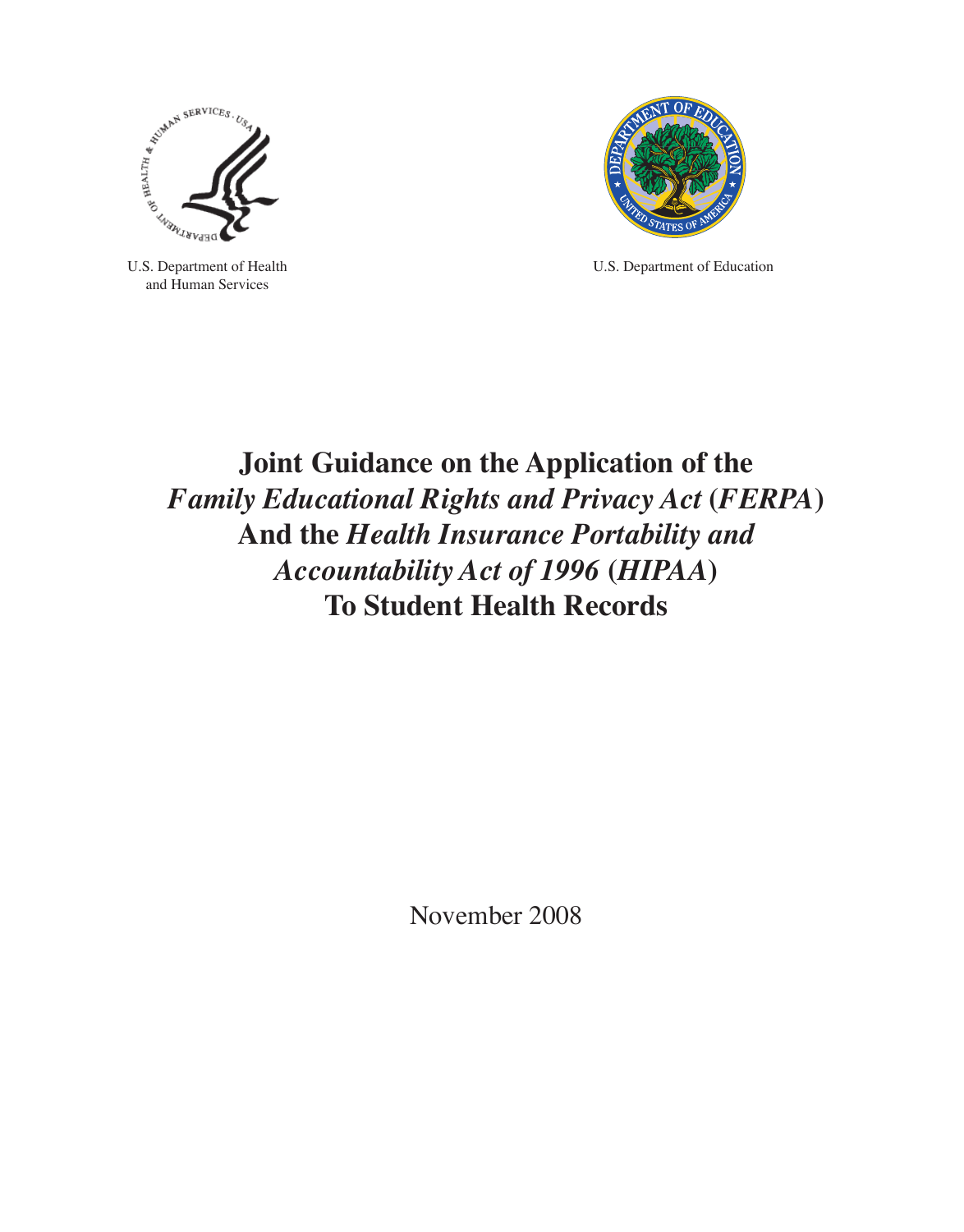# **Contents**

| I.  |                                                                                                                                                                                                                                                                                      |
|-----|--------------------------------------------------------------------------------------------------------------------------------------------------------------------------------------------------------------------------------------------------------------------------------------|
| II. |                                                                                                                                                                                                                                                                                      |
| Ш.  |                                                                                                                                                                                                                                                                                      |
| IV. |                                                                                                                                                                                                                                                                                      |
| V.  |                                                                                                                                                                                                                                                                                      |
|     | 1. Does the HIPAA Privacy Rule apply to an elementary or secondary school?                                                                                                                                                                                                           |
|     | 2. How does FERPA apply to health records on students maintained by elementary or secondary<br>schools?                                                                                                                                                                              |
|     | 3. Does FERPA or HIPAA apply to elementary or secondary school student health records                                                                                                                                                                                                |
|     | maintained by a health care provider that is not employed by a school?                                                                                                                                                                                                               |
|     | 4. Are there circumstances in which the HIPAA Privacy Rule might apply to an elementary or<br>secondary school?                                                                                                                                                                      |
|     | 5. Where the HIPAA Privacy Rule applies, does it allow a health care provider to disclose protected                                                                                                                                                                                  |
|     | health information (PHI) about a troubled teen to the parents of the teen?                                                                                                                                                                                                           |
|     | 6. Where the HIPAA Privacy Rule applies, does it allow a health care provider to disclose protected                                                                                                                                                                                  |
|     | health information (PHI) about a student to a school nurse or physician?                                                                                                                                                                                                             |
|     | Does FERPA or HIPAA apply to records on students at health clinics run by postsecondary<br>7.                                                                                                                                                                                        |
|     | institutions?                                                                                                                                                                                                                                                                        |
|     | 8. Under FERPA, may an eligible student inspect and review his or her "treatment records"?                                                                                                                                                                                           |
|     | Under FERPA, may an eligible student's treatment records be shared with parties other than treating<br>9.<br>professionals?                                                                                                                                                          |
|     | 10. Under what circumstances does FERPA permit an eligible student's treatment records to be disclosed<br>to a third-party health care provider for treatment?                                                                                                                       |
|     | 11. Are all student records maintained by a health clinic run by a postsecondary institution considered<br>"treatment records" under FERPA?                                                                                                                                          |
|     | 12. Does FERPA or HIPAA apply to records on students who are patients at a university hospital?                                                                                                                                                                                      |
|     | 13. Where the HIPAA Privacy Rule applies, does it permit a health care provider to disclose protected<br>health information (PHI) about a patient to law enforcement, family members, or others if the<br>provider believes the patient presents a serious danger to self or others? |
|     | 14. Does FERPA permit a postsecondary institution to disclose a student's treatment records or<br>education records to law enforcement, the student's parents, or others if the institution believes<br>the student presents a serious danger to self or others?                     |
|     | 15. Are the health records of an individual who is both a student and an employee of a university at<br>which the person receives health care subject to the privacy provisions of FERPA or those of<br>HIPAA?                                                                       |
|     | 16. Can a postsecondary institution be a "hybrid entity" under the HIPAA Privacy Rule?                                                                                                                                                                                               |
| VI. | 11                                                                                                                                                                                                                                                                                   |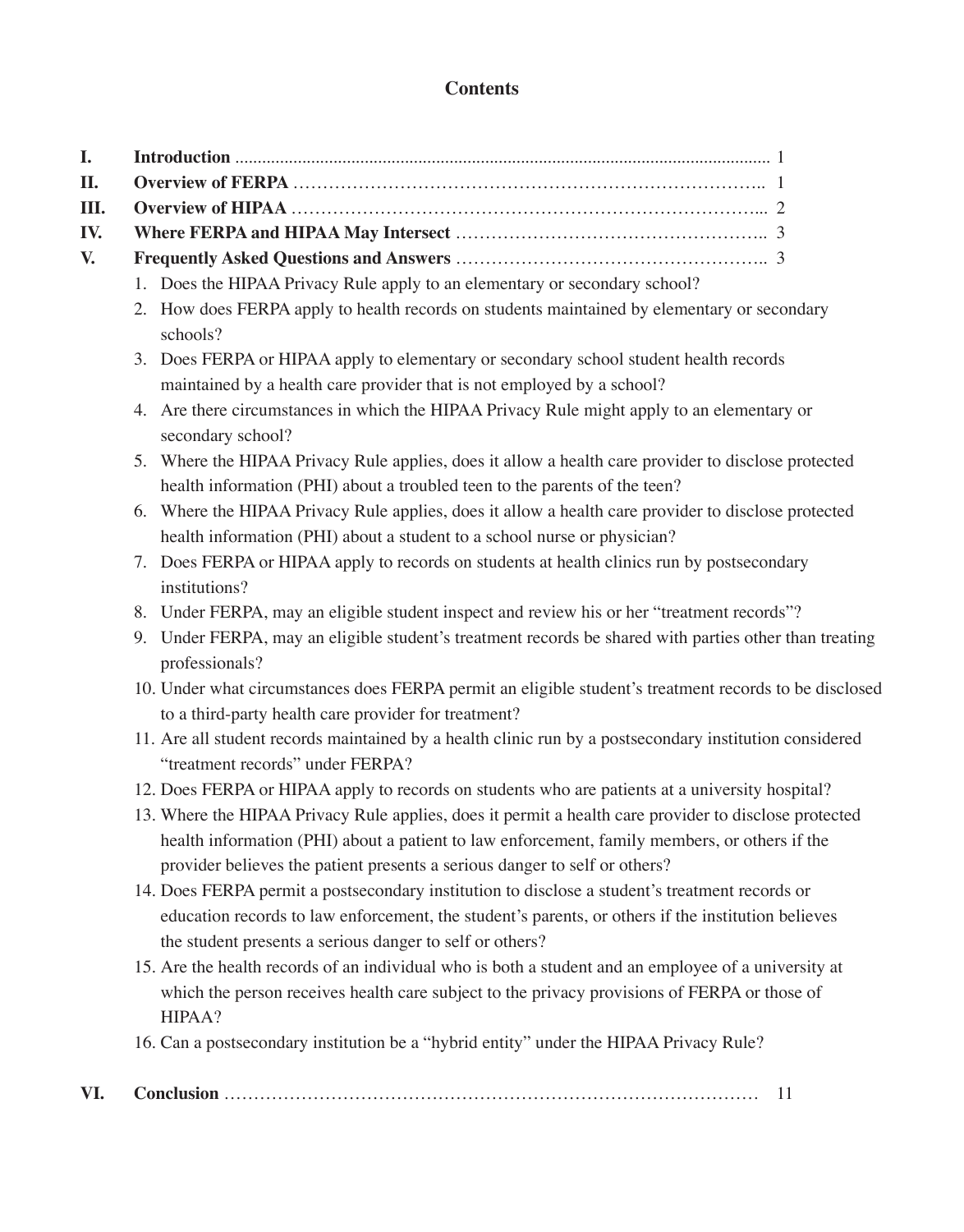#### **I. Introduction**

The purpose of this guidance is to explain the relationship between the *Family Educational Rights and Privacy Act* (*FERPA*) and the *Health Insurance Portability and Accountability Act of 1996* (*HIPAA*) Privacy Rule, and to address apparent confusion on the part of school administrators, health care professionals, and others as to how these two laws apply to records maintained on students. It also addresses certain disclosures that are allowed without consent or authorization under both laws, especially those related to health and safety emergency situations. While this guidance seeks to answer many questions that school officials and others have had about the intersection of these federal laws, ongoing discussions may cause more issues to emerge. Contact information for submitting additional questions or suggestions for purposes of informing future guidance is provided at the end of this document. The Departments of Education and Health and Human Services are committed to a continuing dialogue with school officials and other professionals on these important matters affecting the safety and security of our nation's schools.

## **II. Overview of** *FERPA*

*FERPA* is a Federal law that protects the privacy of students' "education records." (See 20 *U.S.C.* § 1232g; 34 *CFR* Part 99). *FERPA* applies to educational agencies and institutions that receive funds under any program administered by the U.S. Department of Education. This includes virtually all public schools and school districts and most private and public postsecondary institutions, including medical and other professional schools. If an educational agency or institution receives funds under one or more of these programs, *FERPA* applies to the recipient as a whole, including each of its components, such as a department within a university. See 34 *CFR* § 99.1(d).

Private and religious schools at the elementary and secondary level generally do not receive funds from the Department of Education and are, therefore, not subject to *FERPA*. Note that a private school is not made subject to *FERPA* just because its students and teachers receive services from a local school district or State educational agency that receives funds from the Department. The school itself must receive funds from a program administered by the Department to be subject to *FERPA*. For example, if a school district places a student with a disability in a private school that is acting on behalf of the school district with regard to providing services to that student, the records of that student are subject to *FERPA*, but not the records of the other students in the private school. In such cases, the school district remains responsible for complying with *FERPA* with respect to the education records of the student placed at the private school.

An educational agency or institution subject to *FERPA* may not have a policy or practice of disclosing the education records of students, or personally identifiable information from education records, without a parent or eligible student's written consent. See 34 *CFR* § 99.30. *FERPA*  contains several exceptions to this general consent rule. See 34 *CFR* § 99.31. An "eligible student" is a student who is at least 18 years of age or who attends a postsecondary institution at any age. See 34 *CFR* §§ 99.3 and 99.5(a). Under *FERPA*, parents and eligible students have the right to inspect and review the student's education records and to seek to have them amended in certain circumstances. See 34 *CFR* §§ 99.10 – 99.12 and §§ 99.20 – 99.22.

The term "education records" is broadly defined to mean those records that are: (1) directly related to a student, and (2) maintained by an educational agency or institution or by a party acting for the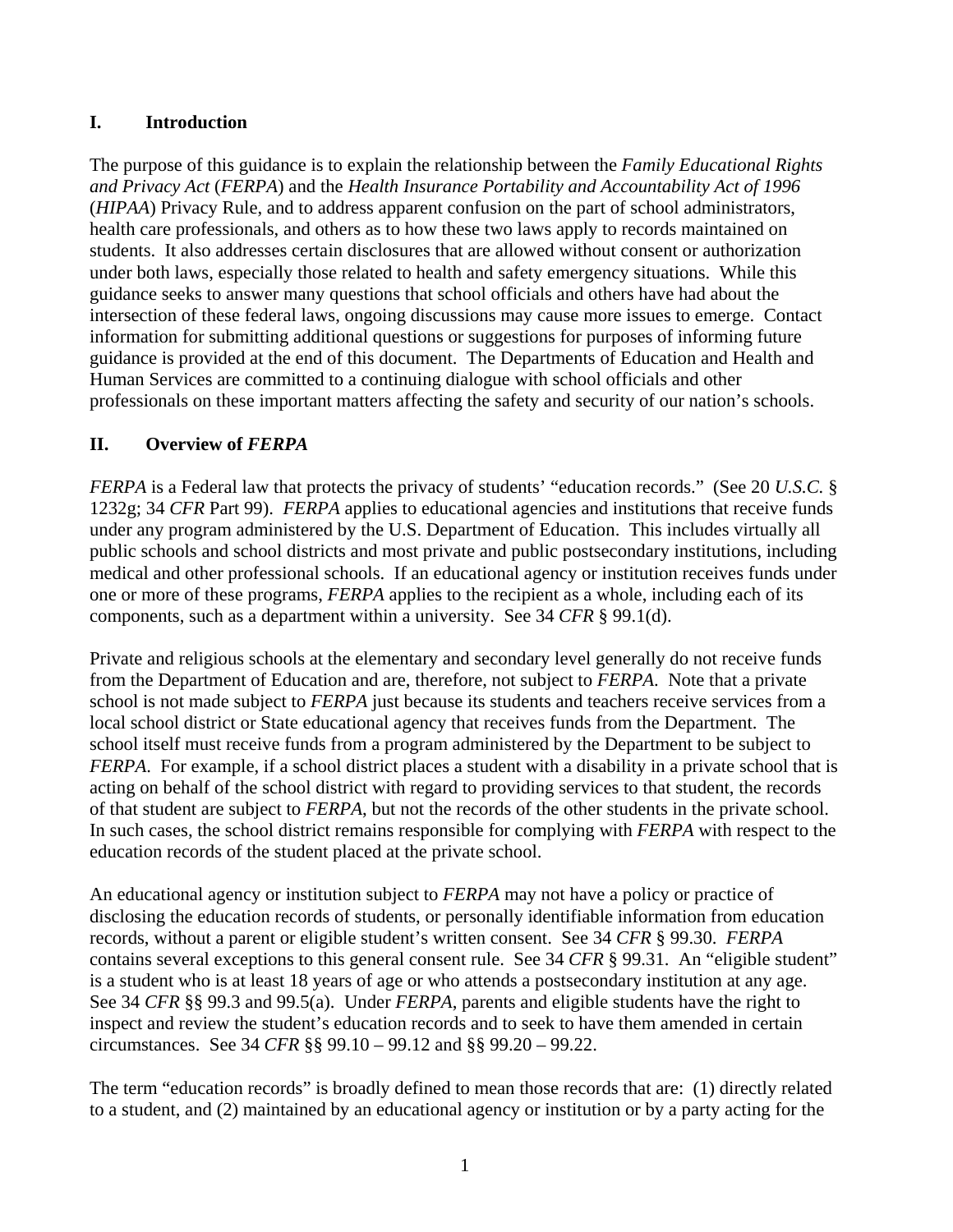agency or institution. See 34 *CFR* § 99.3. At the elementary or secondary level, a student's health records, including immunization records, maintained by an educational agency or institution subject to *FERPA*, as well as records maintained by a school nurse, are "education records" subject to *FERPA*. In addition, records that schools maintain on special education students, including records on services provided to students under the *Individuals with Disabilities Education Act (IDEA),* are "education records" under *FERPA*. This is because these records are (1) directly related to a student, (2) maintained by the school or a party acting for the school, and (3) not excluded from the definition of "education records."

At postsecondary institutions, medical and psychological treatment records of eligible students are excluded from the definition of "education records" if they are made, maintained, and used only in connection with treatment of the student and disclosed only to individuals providing the treatment. See 34 *CFR* § 99.3 "Education records." These records are commonly called "treatment records." An eligible student's treatment records may be disclosed for purposes other than the student's treatment, provided the records are disclosed under one of the exceptions to written consent under 34 *CFR* § 99.31(a) or with the student's written consent under 34 *CFR* § 99.30. If a school discloses an eligible student's treatment records for purposes other than treatment, the records are no longer excluded from the definition of "education records" and are subject to all other *FERPA* requirements.

The *FERPA* regulations and other helpful information can be found at: [http://www.ed.gov/policy/gen/guid/fpco/index.html.](http://www.ed.gov/policy/gen/guid/fpco/index.html)

# **III. Overview of** *HIPAA*

Congress enacted *HIPAA* in 1996 to, among other things, improve the efficiency and effectiveness of the health care system through the establishment of national standards and requirements for electronic health care transactions and to protect the privacy and security of individually identifiable health information. Collectively, these are known as *HIPAA*'s Administrative Simplification provisions, and the U.S. Department of Health and Human Services has issued a suite of rules, including a privacy rule, to implement these provisions. Entities subject to the *HIPAA* Administrative Simplification Rules (see 45 *CFR* Parts 160, 162, and 164), known as "covered entities," are health plans, health care clearinghouses, and health care providers that transmit health information in electronic form in connection with covered transactions. See 45 *CFR* § 160.103. "Health care providers" include institutional providers of health or medical services, such as hospitals, as well as non-institutional providers, such as physicians, dentists, and other practitioners, along with any other person or organization that furnishes, bills, or is paid for health care in the normal course of business. Covered transactions are those for which the U.S. Department of Health and Human Services has adopted a standard, such as health care claims submitted to a health plan. See 45 *CFR* § 160.103 (definitions of "health care provider" and "transaction") and 45 *CFR* Part 162, Subparts K–R.

The *HIPAA* Privacy Rule requires covered entities to protect individuals' health records and other identifiable health information by requiring appropriate safeguards to protect privacy, and setting limits and conditions on the uses and disclosures that may be made of such information without patient authorization. The rule also gives patients rights over their health information, including rights to examine and obtain a copy of their health records, and to request corrections.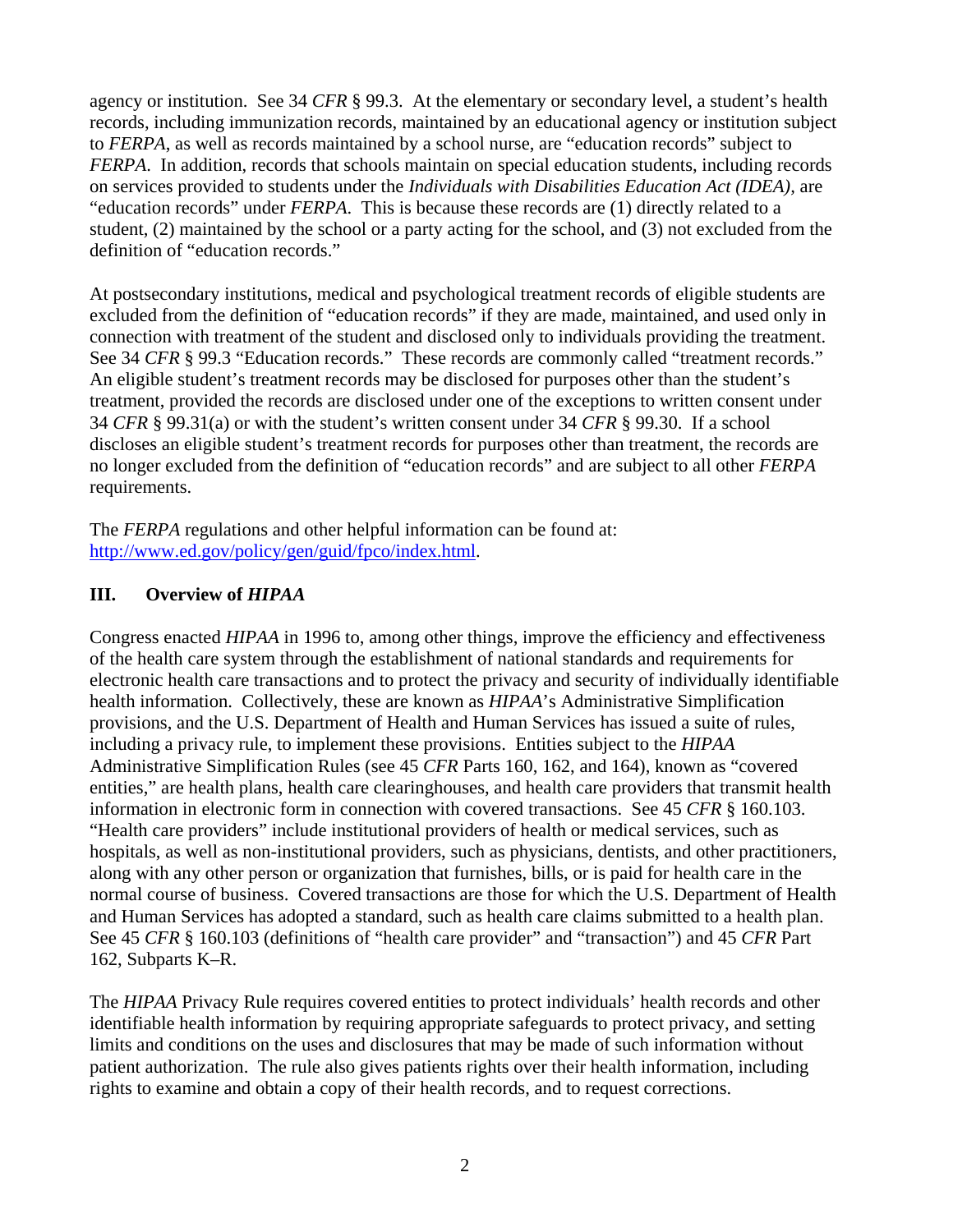## **IV. Where** *FERPA* **and** *HIPAA* **May Intersect**

When a school provides health care to students in the normal course of business, such as through its health clinic, it is also a "health care provider" as defined by *HIPAA*. If a school also conducts any covered transactions electronically in connection with that health care, it is then a covered entity under *HIPAA*. As a covered entity, the school must comply with the *HIPAA* Administrative Simplification Rules for Transactions and Code Sets and Identifiers with respect to its transactions. However, many schools, even those that are *HIPAA* covered entities, are not required to comply with the *HIPAA* Privacy Rule because the only health records maintained by the school are "education records" or "treatment records" of eligible students under FERPA, both of which are excluded from coverage under the *HIPAA* Privacy Rule. See the exception at paragraph (2)(i) and (2)(ii) to what is considered "protected health information" (PHI) at 45 *CFR* § 160.103. In addition, the exception for records covered by *FERPA* applies both to the *HIPAA* Privacy Rule, as well as to the *HIPAA* Security Rule, because the Security Rule applies to a subset of information covered by the Privacy Rule (i.e., electronic PHI). Information on the *HIPAA* Privacy Rule is available at: <http://www.hhs.gov/ocr/hipaa/>. Information on the other *HIPAA* Administrative Simplification Rules is available at: [http://www.cms.hhs.gov/HIPAAGenInfo/](https://webmail.hhs.gov/exchweb/bin/redir.asp?URL=http://www.cms.hhs.gov/HIPAAGenInfo/).

## **V. Frequently Asked Questions and Answers**

## **1. Does the** *HIPAA* **Privacy Rule apply to an elementary or secondary school?**

Generally, no. In most cases, the *HIPAA* Privacy Rule does not apply to an elementary or secondary school because the school either: (1) is not a *HIPAA* covered entity or (2) is a *HIPAA* covered entity but maintains health information only on students in records that are by definition "education records" under *FERPA* and, therefore, is not subject to the *HIPAA* Privacy Rule.

- *The school is not a HIPAA covered entity.* The *HIPAA* Privacy Rule only applies to health plans, health care clearinghouses, and those health care providers that transmit health information electronically in connection with certain administrative and financial transactions ("covered transactions"). See 45 *CFR* § 160.102. Covered transactions are those for which the U.S. Department of Health and Human Services has adopted a standard, such as health care claims submitted to a health plan. See the definition of "transaction" at 45 *CFR* § 160.103 and 45 *CFR* Part 162, Subparts K–R. Thus, even though a school employs school nurses, physicians, psychologists, or other health care providers, the school is not generally a *HIPAA* covered entity because the providers do not engage in any of the covered transactions, such as billing a health plan electronically for their services. It is expected that most elementary and secondary schools fall into this category.
- *The school is a HIPAA covered entity but does not have "protected health information."*  Where a school does employ a health care provider that conducts one or more covered transactions electronically, such as electronically transmitting health care claims to a health plan for payment, the school is a *HIPAA* covered entity and must comply with the *HIPAA* Transactions and Code Sets and Identifier Rules with respect to such transactions. However, even in this case, many schools would not be required to comply with the *HIPAA* Privacy Rule because the school maintains health information only in student health records that are "education records" under *FERPA* and, thus, not "protected health information" under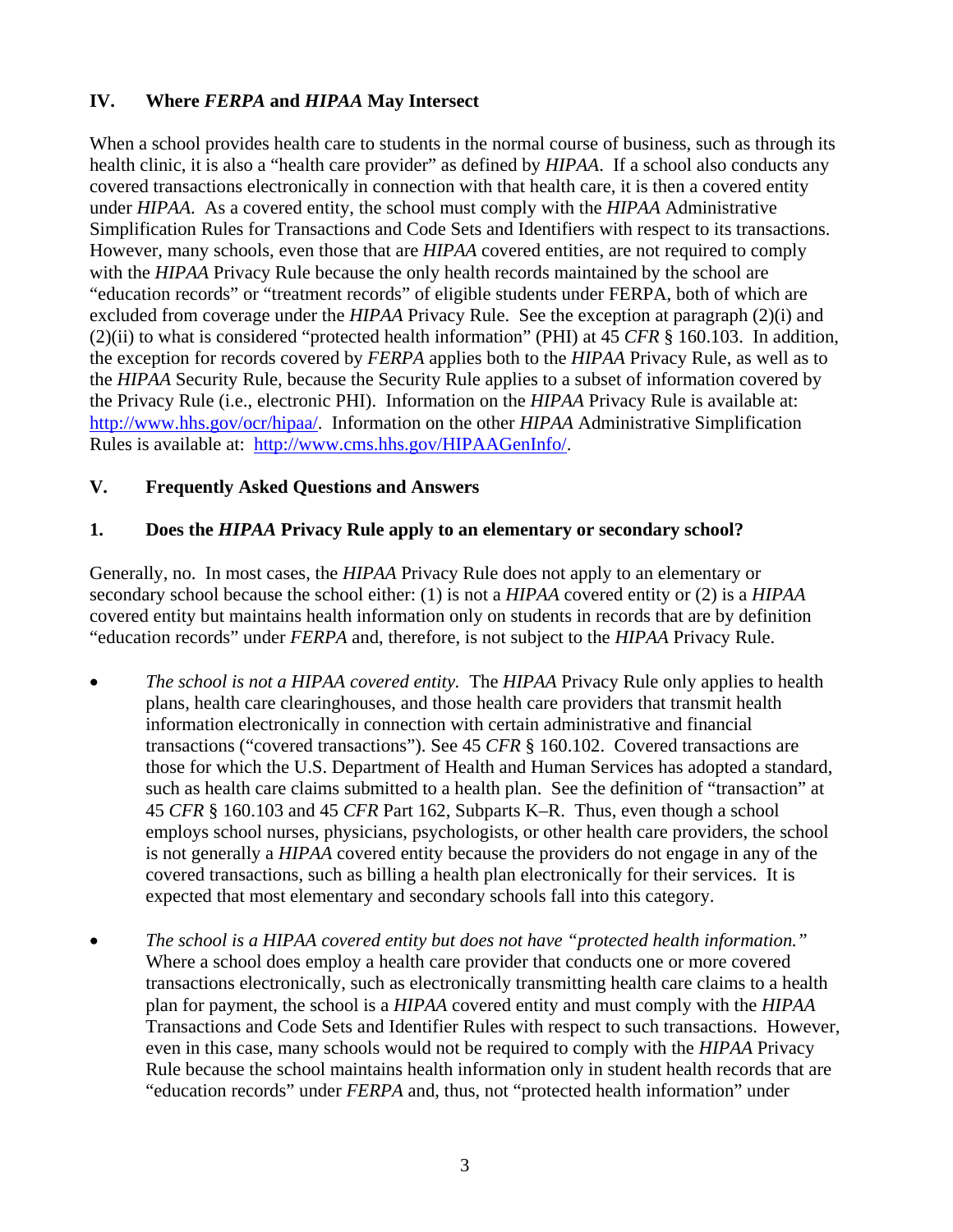*HIPAA*. Because student health information in education records is protected by *FERPA*, the *HIPAA* Privacy Rule excludes such information from its coverage. See the exception at paragraph (2)(i) to the definition of "protected health information" in the *HIPAA* Privacy Rule at 45 *CFR* § 160.103. For example, if a public high school employs a health care provider that bills Medicaid electronically for services provided to a student under the *IDEA*, the school is a *HIPAA* covered entity and would be subject to the *HIPAA* requirements concerning transactions. However, if the school's provider maintains health information only in what are education records under *FERPA*, the school is not required to comply with the *HIPAA* Privacy Rule. Rather, the school would have to comply with *FERPA's* privacy requirements with respect to its education records, including the requirement to obtain parental consent (34 *CFR* § 99.30) in order to disclose to Medicaid billing information about a service provided to a student.

#### **2. How does** *FERPA* **apply to health records on students maintained by elementary or secondary schools?**

At the elementary or secondary school level, students' immunization and other health records that are maintained by a school district or individual school, including a school-operated health clinic, that receives funds under any program administered by the U.S. Department of Education are "education records" subject to *FERPA*, including health and medical records maintained by a school nurse who is employed by or under contract with a school or school district. Some schools may receive a grant from a foundation or government agency to hire a nurse. Notwithstanding the source of the funding, if the nurse is hired as a school official (or contractor), the records maintained by the nurse or clinic are "education records" subject to *FERPA*.

Parents have a right under *FERPA* to inspect and review these health and medical records because they are "education records" under *FERPA*. See 34 *CFR* §§ 99.10 – 99.12. In addition, these records may not be shared with third parties without written parental consent unless the disclosure meets one of the exceptions to *FERPA*'s general consent requirement. For instance, one of these exceptions allows schools to disclose a student's health and medical information and other "education records" to teachers and other school officials, without written consent, if these school officials have "legitimate educational interests" in accordance with school policy. See 34 *CFR* §  $99.31(a)(1)$ . Another exception permits the disclosure of education records, without consent, to appropriate parties in connection with an emergency, if knowledge of the information is necessary to protect the health or safety of the student or other individuals. See 34 *CFR* §§ 99.31(a)(10) and 99.36.

## **3. Does** *FERPA* **or** *HIPAA* **apply to elementary or secondary school student health records maintained by a health care provider that is not employed by a school?**

If a person or entity acting on behalf of a school subject to *FERPA*, such as a school nurse that provides services to students under contract with or otherwise under the direct control of the school, maintains student health records, these records are education records under *FERPA*, just as they would be if the school maintained the records directly. This is the case regardless of whether the health care is provided to students on school grounds or off-site. As education records, the information is protected under *FERPA* and not *HIPAA*.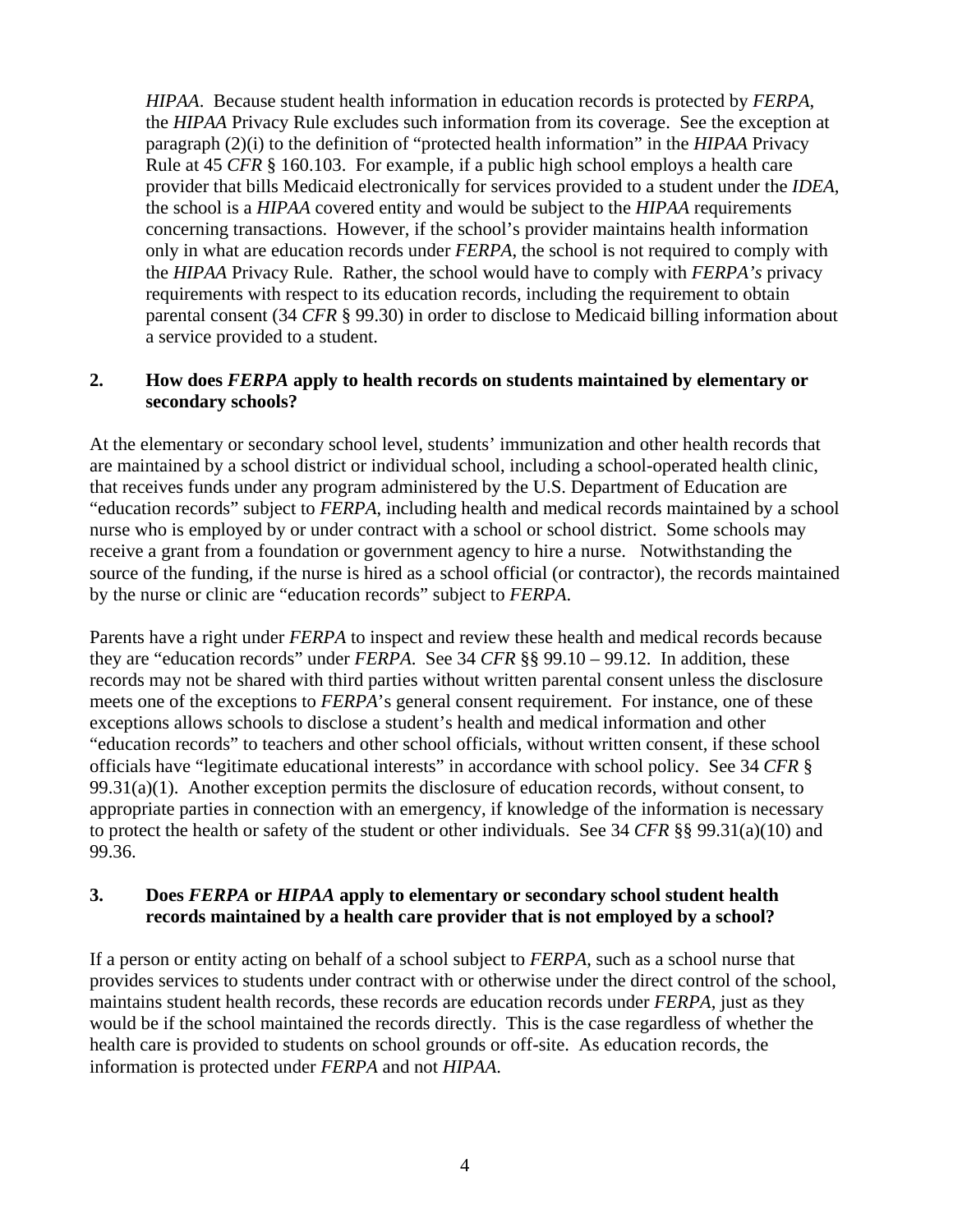Some outside parties provide services directly to students and are not employed by, under contract to, or otherwise acting on behalf of the school. In these circumstances, these records are not "education records" subject to *FERPA*, even if the services are provided on school grounds, because the party creating and maintaining the records is not acting on behalf of the school. For example, the records created by a public health nurse who provides immunization or other health services to students on school grounds or otherwise in connection with school activities but who is not acting on behalf of the school would not be "education records" under *FERPA*. In such situations, a school that wishes to disclose to this outside party health care provider any personally identifiable information from education records would have to comply with *FERPA* and obtain parental consent. See 34 *CFR* § 99.30.

With respect to *HIPAA*, even where student health records maintained by a health care provider are not education records protected by *FERPA*, the *HIPAA* Privacy Rule would apply to such records only if the provider conducts one or more of the *HIPAA* transactions electronically, e.g., billing a health plan electronically for his or her services, making the provider a *HIPAA* covered entity.

## **4. Are there circumstances in which the** *HIPAA* **Privacy Rule might apply to an elementary or secondary school?**

There are some circumstances in which an elementary or secondary school would be subject to the *HIPAA* Privacy Rule, such as where the school is a *HIPAA* covered entity and is not subject to *FERPA*. As explained previously, most private schools at the elementary and secondary school levels typically do not receive funding from the U.S. Department of Education and, therefore, are not subject to *FERPA*.

A school that is not subject to *FERPA* and is a *HIPAA* covered entity must comply with the *HIPAA* Privacy Rule with respect to any individually identifiable health information it has about students and others to whom it provides health care. For example, if a private elementary school that is not subject to *FERPA* employs a physician who bills a health plan electronically for the care provided to students (making the school a *HIPAA* covered entity), the school is required to comply with the *HIPAA* Privacy Rule with respect to the individually identifiable health information of its patients. The only exception would be where the school, despite not being subject to *FERPA*, has education records on one or more students to whom it provides services on behalf of a school or school district that is subject to *FERPA*. In this exceptional case, the education records of only those publiclyplaced students held by the private school would be subject to *FERPA*, while the remaining student health records would be subject to the *HIPAA* Privacy Rule.

#### **5. Where the** *HIPAA* **Privacy Rule applies, does it allow a health care provider to disclose protected health information (PHI) about a troubled teen to the parents of the teen?**

In most cases, yes. If the teen is a minor, the *HIPAA* Privacy Rule generally allows a covered entity to disclose PHI about the child to the child's parent, as the minor child's personal representative, when the disclosure is not inconsistent with state or other law. For more detailed information, see 45 *CFR* § 164.502(g) and the fact sheet regarding personal representatives at: [http://www.hhs.gov/ocr/hipaa/guidelines/personalrepresentatives.pdf.](http://www.hhs.gov/ocr/hipaa/guidelines/personalrepresentatives.pdf) In some cases, such as when a minor may receive treatment without a parent's consent under applicable law, the parents are not treated as the minor's personal representative. See 45 *CFR*  $\S$  164.502(g)(3). In such cases where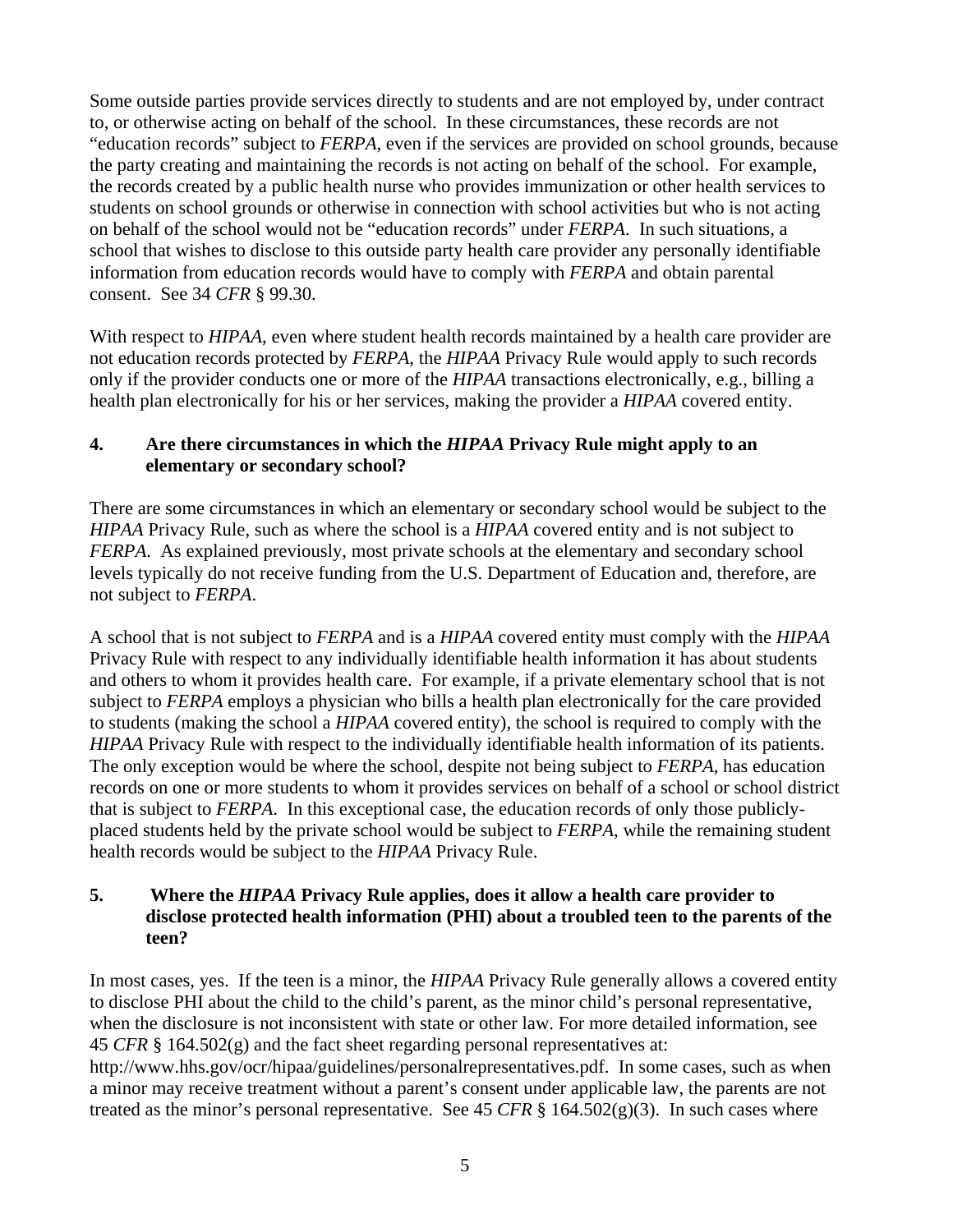the parent is not the personal representative of the teen, other *HIPAA* Privacy Rule provisions may allow the disclosure of PHI about the teen to the parent. For example, if a provider believes the teen presents a serious danger to self or others, the *HIPAA* Privacy Rule permits a covered entity to disclose PHI to a parent or other person(s) if the covered entity has a good faith belief that: (1) the disclosure is necessary to prevent or lessen the threat and (2) the parent or other person(s) is reasonably able to prevent or lessen the threat. The disclosure also must be consistent with applicable law and standards of ethical conduct. See 45 *CFR* § 164.512(j)(1)(i).

In addition, the Privacy Rule permits covered entities to share information that is directly relevant to the involvement of a family member in the patient's health care or payment for care if, when given the opportunity, the patient does not object to the disclosure. Even when the patient is not present or it is impracticable, because of emergency circumstances or the patient's incapacity, for the covered entity to ask the patient about discussing his or her care or payment with a family member, a covered entity may share this information with the family member when, in exercising professional judgment, it determines that doing so would be in the best interest of the patient. See 45 *CFR* § 164.510(b).

## **6. Where the** *HIPAA* **Privacy Rule applies, does it allow a health care provider to disclose protected health information (PHI) about a student to a school nurse or physician?**

Yes. The *HIPAA* Privacy Rule allows covered health care providers to disclose PHI about students to school nurses, physicians, or other health care providers for treatment purposes, without the authorization of the student or student's parent. For example, a student's primary care physician may discuss the student's medication and other health care needs with a school nurse who will administer the student's medication and provide care to the student while the student is at school.

## **7. Does** *FERPA* **or** *HIPAA* **apply to records on students at health clinics run by postsecondary institutions?**

*FERPA* applies to most public and private postsecondary institutions and, thus, to the records on students at the campus health clinics of such institutions. These records will be either education records or treatment records under *FERPA*, both of which are excluded from coverage under the *HIPAA* Privacy Rule, even if the school is a *HIPAA* covered entity. See the exceptions at paragraphs (2)(i) and (2)(ii) to the definition of "protected health information" at 45 *CFR* § 160.103.

The term "education records" is broadly defined under *FERPA* to mean those records that are: (1) directly related to a student and (2) maintained by an educational agency or institution or by a party acting for the agency or institution. See 34 *CFR* § 99.3, "Education records."

"Treatment records" under *FERPA*, as they are commonly called, are:

records on a student who is eighteen years of age or older, or is attending an institution of postsecondary education, which are made or maintained by a physician, psychiatrist, psychologist, or other recognized professional or paraprofessional acting in his professional or paraprofessional capacity, or assisting in that capacity, and which are made, maintained, or used only in connection with the provision of treatment to the student, and are not available to anyone other than persons providing such treatment, except that such records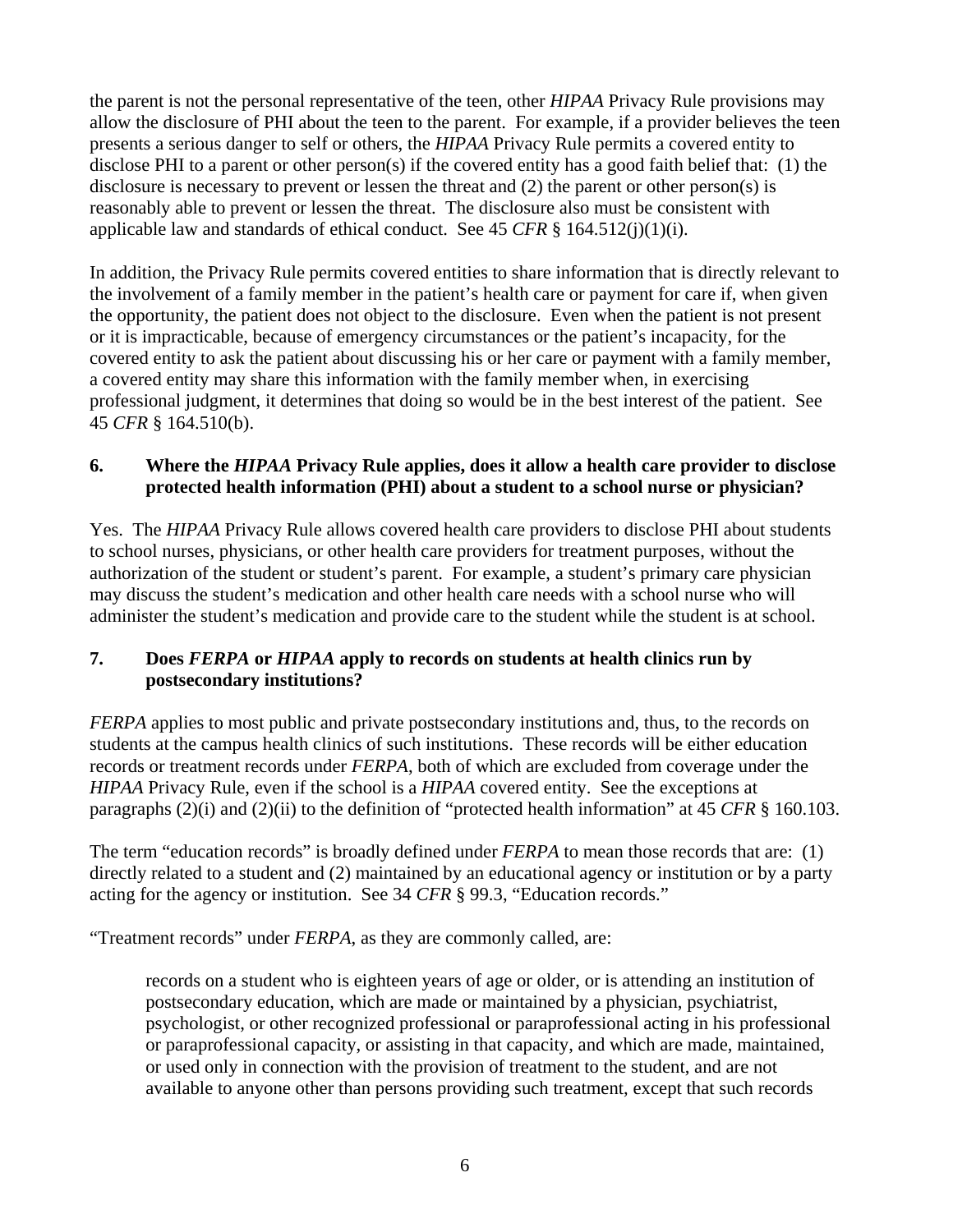can be personally reviewed by a physician or other appropriate professional of the student's choice.

See 20 *U.S.C.* § 1232g(a)(4)(B)(iv); 34 *CFR* § 99.3, "Education records." For example, treatment records would include health or medical records that a university psychologist maintains only in connection with the provision of treatment to an eligible student, and health or medical records that the campus health center or clinic maintains only in connection with the provision of treatment to an eligible student. (Treatment records also would include health or medical records on an eligible student in high school if the records otherwise meet the above definition.)

"Treatment records" are excluded from the definition of "education records" under *FERPA.* However, it is important to note, that a school may disclose an eligible student's treatment records for purposes other than the student's treatment provided that the records are disclosed under one of the exceptions to written consent under 34 *CFR* § 99.31(a) or with the student's written consent under 34 *CFR* § 99.30. If a school discloses an eligible student's treatment records for purposes other than treatment, the treatment records are no longer excluded from the definition of "education records" and are subject to all other *FERPA* requirements, including the right of the eligible student to inspect and review the records.

While the health records of students at postsecondary institutions may be subject to *FERPA*, if the institution is a *HIPAA* covered entity and provides health care to *non*students, the individually identifiable health information of the clinic's *non*student patients is subject to the *HIPAA* Privacy Rule. Thus, for example, postsecondary institutions that are subject to both *HIPAA* and *FERPA* and that operate clinics open to staff, or the public, or both (including family members of students) are required to comply with *FERPA* with respect to the health records of their student patients, and with the *HIPAA* Privacy Rule with respect to the health records of their *non*student patients.

## **8. Under** *FERPA***, may an eligible student inspect and review his or her "treatment records"?**

Under *FERPA*, treatment records, by definition, are not available to anyone other than professionals providing treatment to the student, or to physicians or other appropriate professionals of the student's choice. However, this does not prevent an educational institution from allowing a student to inspect and review such records. If the institution chooses to do so, though, such records are no longer excluded from the definition of "education records" and are subject to all other *FERPA*  requirements.

## **9. Under** *FERPA***, may an eligible student's treatment records be shared with parties other than treating professionals?**

As explained previously, treatment records, by definition, are not available to anyone other than professionals providing treatment to the student, or to physicians or other appropriate professionals of the student's choice. However, this does not prevent an educational institution from using or disclosing these records for other purposes or with other parties. If the institution chooses to do so, a disclosure may be made to any party with a prior written consent from the eligible student (see 34 *CFR* § 99.30) or under any of the disclosures permitted without consent in 34 *CFR* § 99.31 of *FERPA*.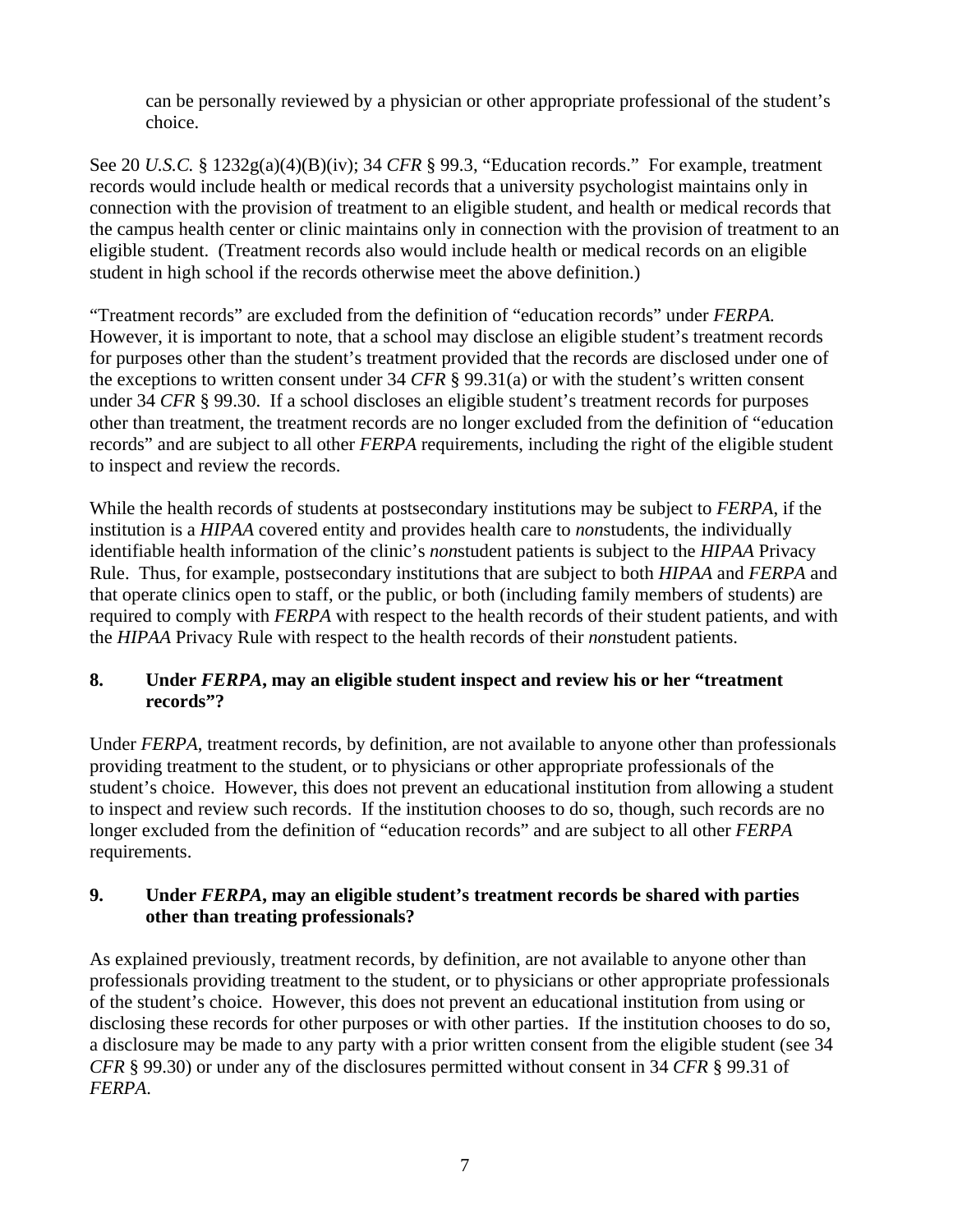For example, a university physician treating an eligible student might determine that treatment records should be disclosed to the student's parents. This disclosure may be made if the eligible student is claimed as a dependent for federal income tax purposes (see 34 *CFR* § 99.31(a)(8)). If the eligible student is not claimed as a dependent, the disclosure may be made to parents, as well as other appropriate parties, if the disclosure is in connection with a health or safety emergency. See 34 *CFR* §§ 99.31(a)(10) and 99.36. Once the records are disclosed under one of the exceptions to *FERPA's* general consent requirement, the treatment records are no longer excluded from the definition of "education records" and are subject to all other *FERPA* requirements as "education records" under *FERPA*.

#### **10. Under what circumstances does** *FERPA* **permit an eligible student's treatment records to be disclosed to a third-party health care provider for treatment?**

An eligible student's treatment records may be shared with health care professionals who are providing treatment to the student, including health care professionals who are not part of or not acting on behalf of the educational institution (i.e., third-party health care provider), as long as the information is being disclosed only for the purpose of providing treatment to the student. In addition, an eligible student's treatment records may be disclosed to a third-party health care provider when the student has requested that his or her records be "reviewed by a physician or other appropriate professional of the student's choice." See 20 *U.S.C.* § 1232g(a)(4)(B)(iv). In either of these situations, if the treatment records are disclosed to a third-party health care provider that is a *HIPAA* covered entity, the records would become subject to the *HIPAA* Privacy Rule. The records at the educational institution continue to be treatment records under *FERPA*, so long as the records are only disclosed by the institution for treatment purposes to a health care provider or to the student's physician or other appropriate professional requested by the student.

If the disclosure is for purposes other than treatment, an eligible student's treatment record only may be disclosed to a third party as an "education record," that is, with the prior written consent of the eligible student or if one of the exceptions to *FERPA*'s general consent requirement is met. See 34 *CFR* § 99.31. For example, if a university is served with a court order requiring the disclosure of the mental health records of a student maintained as treatment records at the campus clinic, the university may disclose the records to comply with the court order in accordance with the provisions of § 99.31(a)(9) of the *FERPA* regulations. However, the mental health records that the university disclosed for non-treatment purposes are no longer excluded from the definition of "education records" and are subject to all other *FERPA* requirements as "education records" under *FERPA*.

## **11. Are all student records maintained by a health clinic run by a postsecondary institution considered "treatment records" under** *FERPA***?**

Not all records on eligible students that are maintained by a college- or university-run health clinic are treatment records under *FERPA* because many such records are not made, maintained, or used only in connection with the treatment of a student. For example, billing records that a college- or university-run health clinic maintains on a student are "education records" under *FERPA*, the disclosure of which would require prior written consent from the eligible student unless an exception applies. See 34 *CFR* § 99.30. In addition, records relating to treatment that are shared with persons other than professionals providing treatment to the student are "education records" under *FERPA*. Thus, to the extent a health clinic has shared a student's treatment information with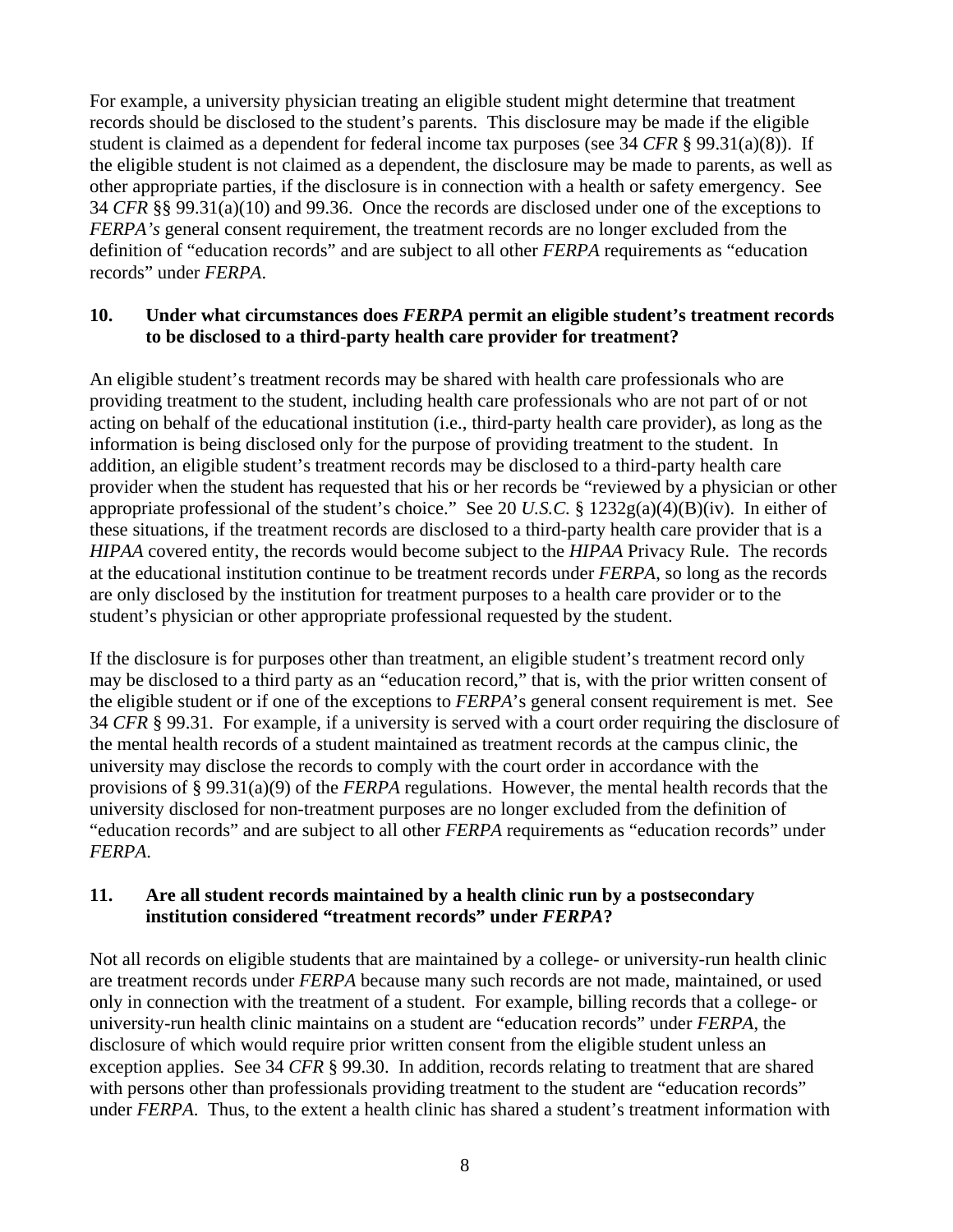persons and for purposes other than for treatment, such information is an "education record," not a treatment record under *FERPA*.

## **12. Does** *FERPA* **or** *HIPAA* **apply to records on students who are patients at a university hospital?**

Patient records maintained by a hospital affiliated with a university that is subject to *FERPA* are not typically "education records" or "treatment records" under *FERPA* because university hospitals generally do not provide health care services to students on behalf of the educational institution. Rather, these hospitals provide such services without regard to the person's status as a student and not on behalf of a university. Thus, assuming the hospital is a *HIPAA* covered entity, these records are subject to all of the *HIPAA* rules, including the *HIPAA* Privacy Rule. However, in a situation where a hospital does run the student health clinic on behalf of a university, the clinic records on students would be subject to *FERPA,* either as "education records" or "treatment records," and not subject to the *HIPAA* Privacy Rule.

## **13. Where the** *HIPAA* **Privacy Rule applies, does it permit a health care provider to disclose protected health information (PHI) about a patient to law enforcement, family members, or others if the provider believes the patient presents a serious danger to self or others?**

The *HIPAA* Privacy Rule permits a covered entity to disclose PHI, including psychotherapy notes, when the covered entity has a good faith belief that the disclosure: (1) is necessary to prevent or lessen a serious and imminent threat to the health or safety of the patient or others and (2) is to a person(s) reasonably able to prevent or lessen the threat. This may include, depending on the circumstances, disclosure to law enforcement, family members, the target of the threat, or others who the covered entity has a good faith belief can mitigate the threat. The disclosure also must be consistent with applicable law and standards of ethical conduct. See 45 *CFR* § 164.512(j)(1)(i). For example, consistent with other law and ethical standards, a mental health provider whose teenage patient has made a credible threat to inflict serious and imminent bodily harm on one or more fellow students may alert law enforcement, a parent or other family member, school administrators or campus police, or others the provider believes may be able to prevent or lessen the chance of harm. In such cases, the covered entity is presumed to have acted in good faith where its belief is based upon the covered entity's actual knowledge (i.e., based on the covered entity's own interaction with the patient) or in reliance on a credible representation by a person with apparent knowledge or authority (i.e., based on a credible report from a family member or other person). See 45 *CFR* § 164.512(j)(4).

For threats or concerns that do not rise to the level of "serious and imminent," other *HIPAA* Privacy Rule provisions may apply to permit the disclosure of PHI. For example, covered entities generally may disclose PHI about a minor child to the minor's personal representative (e.g., a parent or legal guardian), consistent with state or other laws. See 45 *CFR* § 164.502(b).

## **14. Does** *FERPA* **permit a postsecondary institution to disclose a student's treatment records or education records to law enforcement, the student's parents, or others if the institution believes the student presents a serious danger to self or others?**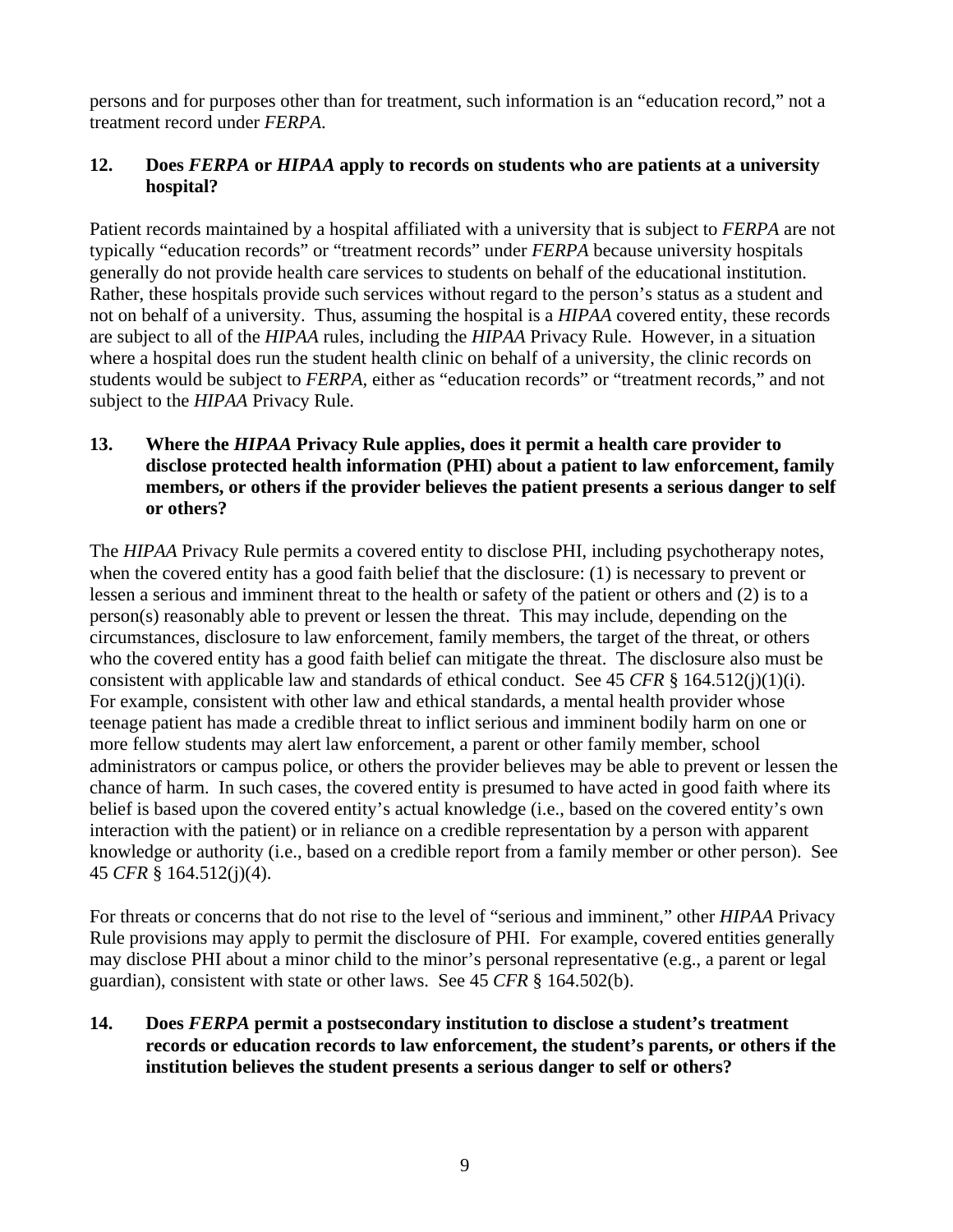An eligible student's education records and treatment records (which are considered education records if used or made available for any purpose other than the eligible student's treatment) may be disclosed, without consent, if the disclosure meets one of the exceptions to *FERPA*'s general consent rule. See 34 *CFR* § 99.31. One of the permitted disclosures is to appropriate parties, which may include law enforcement or parents of a student, in connection with an emergency if knowledge of the information is necessary to protect the health or safety of the student or other individuals. See 34 *CFR* §§ 99.31(a)(10) and 99.36.

There are other exceptions that apply to disclosing information to parents of eligible students that are discussed on the "Safe Schools & FERPA" Web page, as well as other information that should be helpful to school officials, at:

[http://www.ed.gov/policy/gen/guid/fpco/ferpa/safeschools/index.html/.](http://www.ed.gov/policy/gen/guid/fpco/ferpa/safeschools/index.html/)

## **15. Are the health records of an individual who is both a student and an employee of a university at which the person receives health care subject to the privacy provisions of**  *FERPA* **or those of** *HIPAA***?**

The individual's health records would be considered "education records" protected under *FERPA* and, thus, excluded from coverage under the *HIPAA* Privacy Rule. *FERPA* defines "education records" as records that are directly related to a student and maintained by an educational agency or institution or by a party acting for the agency or institution. 34 *CFR* § 99.3 ("education records"). While *FERPA* excludes from this definition certain records relating to employees of the educational institution, to fall within this exclusion, such records must, among other things, relate exclusively to the individual in his or her capacity as an employee, such as records that were created in connection with health services that are available only to employees. Thus, the health or medical records that are maintained by a university as part of its provision of health care to a student who is also an employee of a university are covered by *FERPA* and not the *HIPAA* Privacy Rule.

# **16. Can a postsecondary institution be a "hybrid entity" under the** *HIPAA* **Privacy Rule?**

Yes. A postsecondary institution that is a *HIPAA* covered entity may have health information to which the Privacy Rule may apply not only in the health records of nonstudents in the health clinic, but also in records maintained by other components of the institution that are not education records or treatment records under *FERPA*, such as in a law enforcement unit or research department. In such cases, the institution, as a *HIPAA* covered entity, has the option of becoming a "hybrid entity" and, thus, having the *HIPAA* Privacy Rule apply only to its health care unit. The school can achieve hybrid entity status by designating the health unit as its "health care component." As a hybrid entity, any individually identifiable health information maintained by other components of the university (i.e., outside of the health care component), such as a law enforcement unit, or a research department, would not be subject to the *HIPAA* Privacy Rule, notwithstanding that these components of the institution might maintain records that are not "education records" or treatment records under *FERPA*.

To become a hybrid entity, the covered entity must designate and include in its health care component all components that would meet the definition of a covered entity if those components were separate legal entities. (A covered entity may have more than one health care component.) However, the hybrid entity is not permitted to include in its health care component other types of components that do not perform the covered functions of the covered entity or components that do